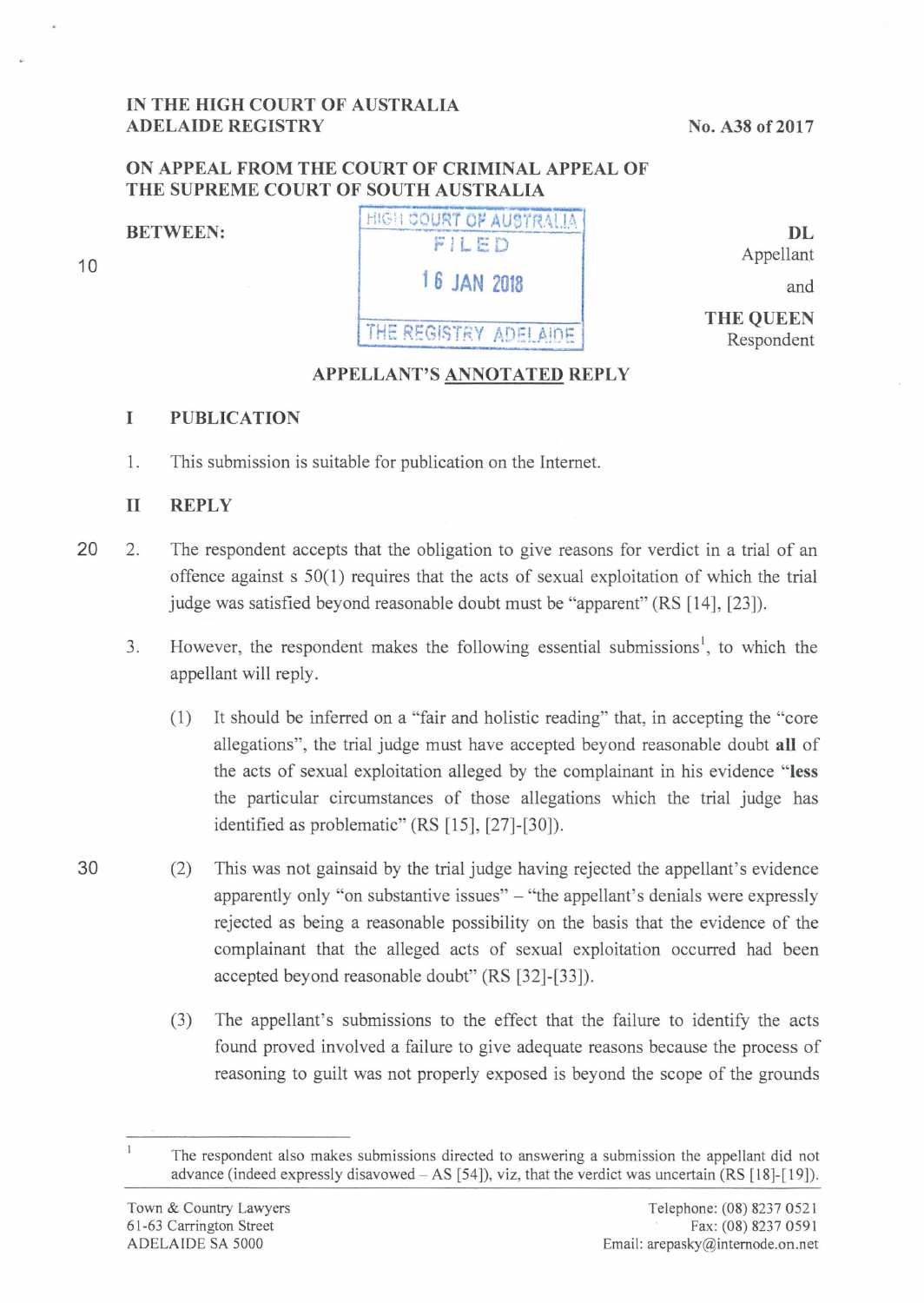of appeal or inconsistent with the basis upon which special leave was sought (RS [2], [16]). It is convenient to deal with this point immediately.

#### **Scope of the ground of appeal**

- 4. With respect, the respondent seeks artificially to narrow the ground of appeal. In effect, the respondent seeks to confine the appellant's appeal to a contention that the reasons are inadequate, or the verdict is unsafe, solely because of, and **without considering the implications which flowed from,** a failure to identify the actus reus (the particular acts of sexual exploitation found proved).
- 5. That is an unnatural and narrow reading of the ground of appeal, and it is not consistent with how the matter was argued on the application for special leave.
- 6. The appellant's essential submission is that the trial judge's error was not merely in failing to **record,** as the final step in the process of giving reasons, the actus reus found proved<sup>2</sup>. Rather, the trial judge's failure to identify the actus reus found proved reflected a more fundamental failure to **identify the true issue.** (It is for this reason that the ground of appeal articulates, as possible consequences of the failure to address the acts found proved, not only that the reasons were inadequate, but that the verdict is unsafe and/or that there has been a miscarriage of justice.)
- 7. The judge treated the issue as being whether he generally preferred and accepted the complainant MGF, notwithstanding the apparent difficulties with his account, instead 20 of considering whether, in light of the appellant's sworn denials, the difficulties with the complainant's reliability and credibility and the objective evidence bearing on and inconsistent with each allegation, two or more of the relevant allegations were proved beyond reasonable doubt (and separated by the requisite period).
	- 8. In complaining that the reasons do not in terms identify (and resolve) the real issue, the appellant is necessarily complaining that the reasons did not properly expose the path of reasoning to guilt. That contention does not involve an expansion of the grounds of appeal.
	- 9. Submissions to essentially the same effect as made on appeal were made in the appellant's application for special leave to appeal<sup>3</sup>, in the reply submissions<sup>4</sup>, in the

10

<sup>2</sup>  Although such a failure would itself, in the appellant's respectful submission, constitute a material error of law having regard to the various purposes served by reasons.

 $\overline{\mathbf{3}}$ Application for Special Leave to Appeal filed 28 October 2016 (No. A45 of 2016), paras [25], [26],  $[43]$ - $[49]$ .

<sup>4</sup>  Applicant's Reply filed 19 December 2016 (No. A45 of 2016), paras [20]-[24], and in particular, para [24] ("Where the trial is by judge alone, in the absence of reasons on this issue, a defendant is left in a state of uncertainty as to the **path to guilt taken by the trial judge.** That is unsatisfactory because, without knowing that path, an appellate challenge to the reasonableness of the verdict is hampered, and the possibility remains that no identifiable acts of sexual offending were ever actually found beyond reasonable doubt and that there was instead a finding in some general way of an unlawful sexual relationship".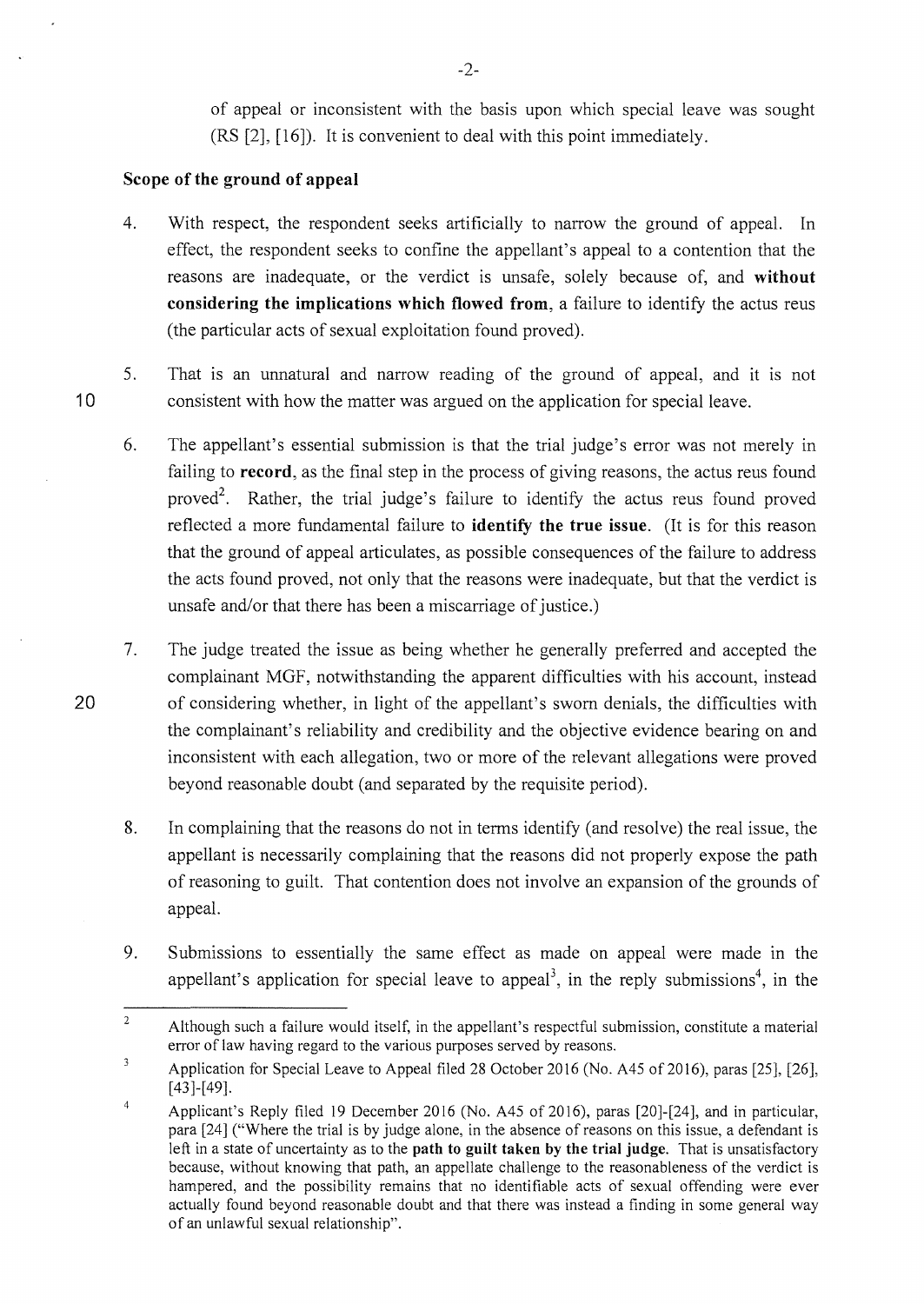further submissions on the application for leave made at the invitation of the Court following its decisions in *Chiro* and *Hamra*<sup>5</sup>, and orally<sup>6</sup>.

10. The contention that the judge focussed wrongly on a preference at a general level for the complainant is simply the other side of the coin of the complaint that the judge did not focus on or address explicitly in his reasons whether the evidence proved one or more (and if so which) of the particular acts of sexual exploitation alleged by the complainant.

## **Fair and holistic reasoning reveals all offences found proved**

- 11. Contrary to the respondent's submissions (eg, RS [27]), the appellant submits that it is 10 not appropriate for this Court to rationalise the trial judge's reasons as disclosing findings that **all** of the allegations of acts of sexual exploitation **less** the particular circumstances of those allegations identified as problematic.
- 12. First, the trial judge directed himself that he did not have to accept everything that MGF said to be satisfied of the charge (TJ [64] AB355). Whilst he specifically singled out timing as an aspect of MGF's evidence that was inaccurate (TJ [61] AB354), he later referred more generally to the "implausibility" of aspects of MGF's evidence (TJ [64] AB354), suggesting the problems with its reliability extended beyond legally irrelevant details of each allegation. Indeed, that language reflected criticisms advanced as part of the **appellant's case** (see TJ [59] AB353), which involved a **20** general attack on the consistency and plausibility of MGF's account and was not limited to a criticism of "non-core" details with respect to each allegation. The judge's comment that he did not have to accept everything that MGF said followed after noting that MGF's evidence was affected by both inconsistency and implausibility. In that context, the later finding with respect to "core allegations" cannot fairly be taken to be a finding beyond reasonable doubt that all the alleged acts occurred. Indeed, at the outset, the judge had directed himself the prosecution **did not** have to prove each type of sexual conduct alleged (TJ [7] AB345).
- 13. Secondly, the trial judge did not identify the elements of the sexual offences in question. (As noted in the primary submissions, it is not apparent that each of the **30** allegations would have amounted to a "sexual offence" according to the law at the time of the alleged act: see, AS fn 39.)
	- 14. Thirdly, for reasons advanced in the appellant's primary submissions (see, eg, AS [63]-[64]), forensically, timing could not in this case be waved away as mere detail, even if the precise time of a particular act was not an essential particular of an underlying sexual offence under s 50.

 $\overline{5}$ Further Submissions of the Applicant filed 22 September 2017 (No. A45 of 2016), paras [5], [6], [ 15]-[ 18], [20]-[22].

<sup>6</sup>  *DL v The Queen* [2017] HCA 215 at 324-349,384-478.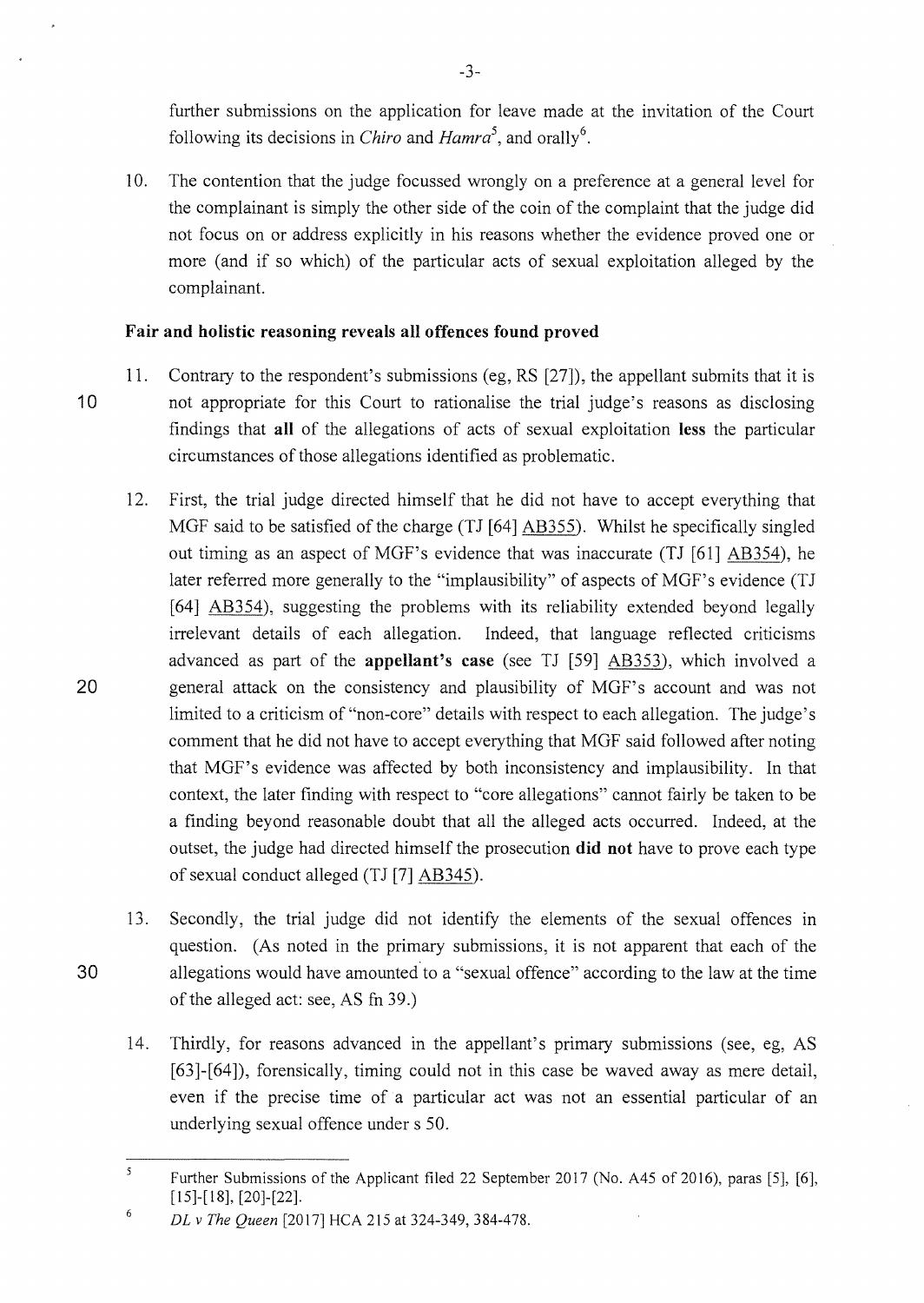- 15. There was a major issue at trial about the frequency of MGF's visits to the appellant's house. However, even allowing that the visits were as frequent as MGF suggested, if, as MGF's evidence appeared to suggest, oral sex commenced from the time of the slot car track being established in Shed 2, the appellant's evidence regarding when the track when was set up (corroborated by an entry in a contemporaneous calendar (Exhibit 07 AB324), the genuineness of which was testified to by his ex-wife (Tr 211- 214 AB 189-192)) meant that the available period during which many of the allegations were said to have occurred is necessarily reduced to the point that it strains credulity to think that each of the acts alleged by MGF occurred. If, as seems likely, the judge did 10 not reject as reasonably possibly true the appellant's evidence on this issue, it is not likely that the judge could have accepted beyond reasonable doubt that each and every
	- 16. This was not a case where it was possible or appropriate to put aside the detail of the allegations (on the respondent's case, the "non-core" aspects of the allegations) and accept the essential parts because the proper approach to a finding of guilt of particular sexual offences required a consideration of how MGF's reliability bore on proof of the particular offence.

allegation of oral sex alleged by MGF occurred.

- 17. The more likely construction of the judge's reasons is that the judge did not approach proof of the charge by reference to proof of the actus reus (two or more particular acts 20 of sexual exploitation separated by the requisite period) but rather by reference to a single general issue, namely, whether MGF was truthful and reliable in saying that he had been sexually abused. That is more consistent with how the judge expressed himself at TJ [6] AB345 when identifying the issue, and later in TJ [66], [67] and [73] AB355-356. It is respectfully submitted that ultimately, the judge's reasons reflect a recognition that the actual allegations made by MGF (or at least not all of them) were not proved beyond reasonable doubt, but that the judge believed MGF (or preferred MGF as a witness over the appellant) and accordingly concluded that acts of a kind which would disclose an unlawful sexual relationship did happen. In the appellant's respectful submission, that would not be a legitimate path of reasoning to guilt having 30 regard to the nature of the s 50 offence.
	- 18. At the least, the reasons do not exclude the possibility of such reasoning. The reasons do not positively identify that a correct approach was taken, and where the possibility of error is left open, a generous approach to the reasons should not be taken. Unless the judgment shows expressly or by implication that the principle was applied, it should be taken that the principle was not applied, rather than applied but not recorded<sup>7</sup>. The same is true of findings of fact<sup>8</sup>. The reasons here do not show that the

*Fleming v The Queen* (1998) 197 CLR 250 at [30] (Gleeson CJ, McHugh, Gummow, Kirby and Callinan JJ).

<sup>8</sup>  *AK v Western Australia* (2008) 223 CLR 438 at [111] (Heydon J).